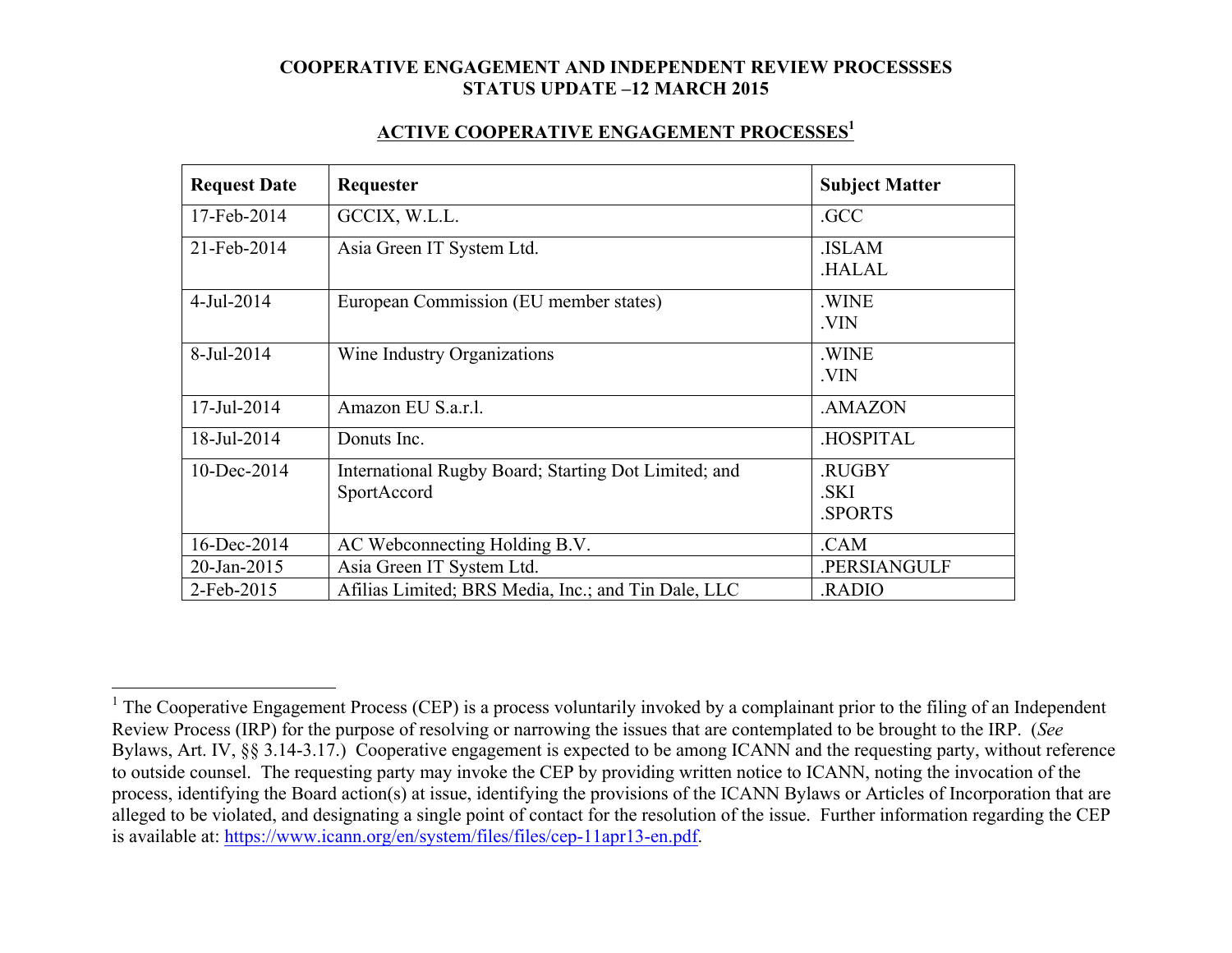### **RECENTLY CLOSED COOPERATIVE ENGAGEMENT PROCESS**

| <b>Request Date</b> | Requester                                                  | <b>Subject Matter</b> | <b>IRP</b> Filing <sup>2</sup> |
|---------------------|------------------------------------------------------------|-----------------------|--------------------------------|
|                     |                                                            |                       | <b>Deadline</b>                |
| 18-Jul-2014         | Donuts Inc.                                                | <b>MEDICAL</b>        | 24-Mar-2015                    |
| 18-Jul-2014         | Donuts Inc.                                                | <b>CHARITY</b>        | 24-Mar-2015                    |
| 23-Sep-2014         | Famous Four Media Limited (on behalf of dot Sport Limited) | <b>SPORT</b>          | 22-Mar-2015                    |
| $3-Dec-2014$        | Little Birch, LLC and Minds + Machines Group Limited       | .ECO                  | 13-Mar-2015                    |

 

<sup>&</sup>lt;sup>2</sup> The CEP process provides that "[i]f ICANN and the requester have not agreed to a resolution of the issues upon the conclusion of the cooperative engagement process, or if issues remain for a request for independent review, the requestor's time to file a request for independent review designated in the Bylaws shall be extended for each day of the cooperative engagement process, but in no event, absent mutual written agreement by the parties, shall the extension be for more than fourteen (14) days." (https://www.icann.org/en/system/files/files/cep-11apr13-en.pdf)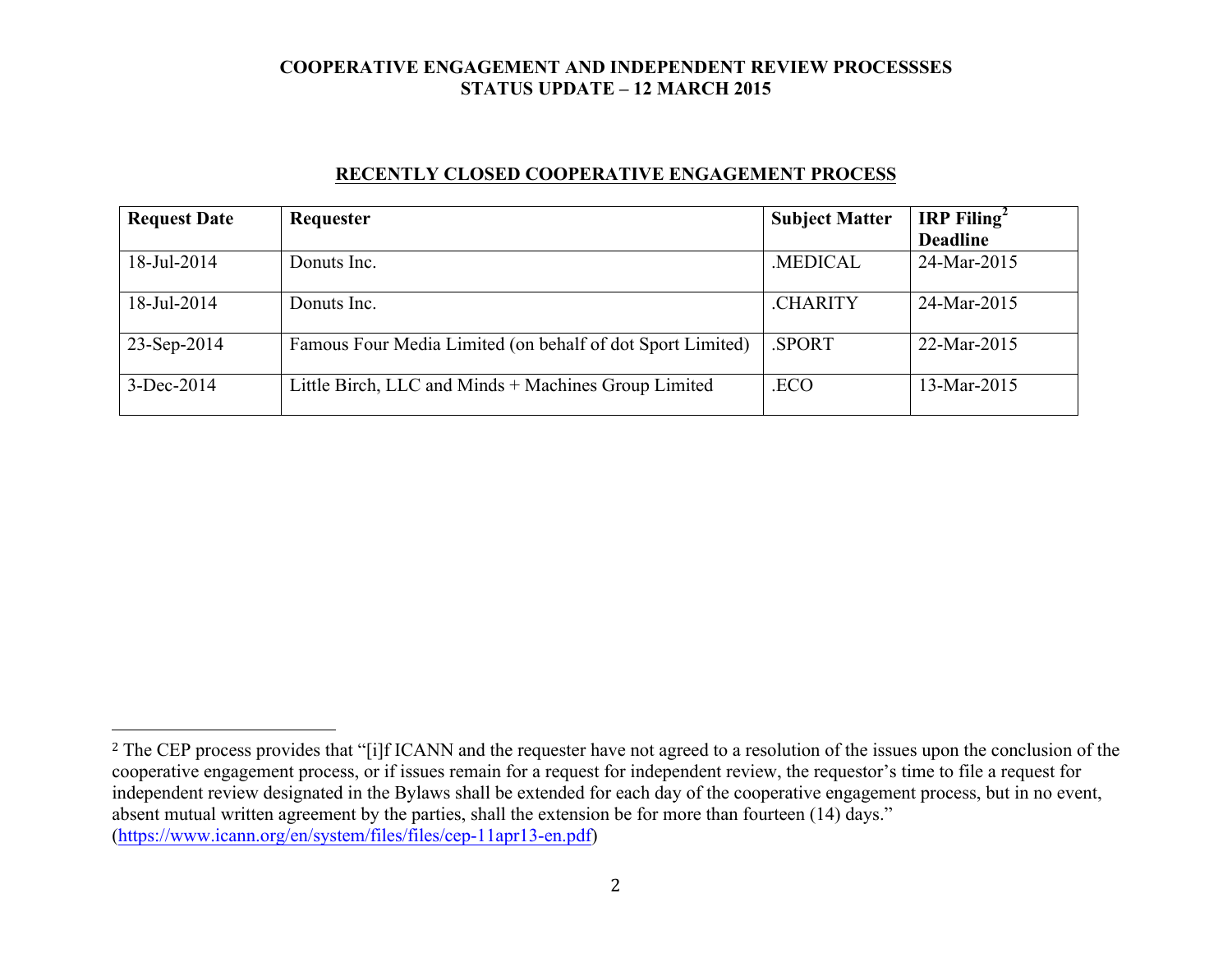### **ACTIVE INDEPENDENT REVIEW PROCESSES<sup>3</sup>**

| <b>Request</b><br>Date | Requester                                                                                     | <b>Subject Matter</b> | <b>Status</b>                                                                                                                                                                                                 |
|------------------------|-----------------------------------------------------------------------------------------------|-----------------------|---------------------------------------------------------------------------------------------------------------------------------------------------------------------------------------------------------------|
| 24-Oct-2013            | DotConnectAfrica Trust<br>https://www.icann.org/resources/p<br>ages/dca-v-icann-2013-12-11-en | <b>AFRICA</b>         | Panel Selection: The original Panel was confirmed on<br>10 April 2014. Following withdrawal of one of the<br>three panelists for personal reasons, a replacement<br>panelist was confirmed on 5 January 2015. |
|                        |                                                                                               |                       | Written Submissions: Written submissions are posted<br>at https://www.icann.org/resources/pages/dca-v-icann-<br>2013-12-11-en.<br>Hearing(s): A hearing has been scheduled for $22-23$<br>May 2015.           |

<sup>&</sup>lt;sup>3</sup> The Independent Review Process (IRP) is a process by which any person materially affected by a decision or action by the Board that he or she asserts is inconsistent with the Articles of Incorporation or Bylaws may submit a request for independent review of that decision or action. (*See* Bylaws, Art. IV, § 3.) In order to be materially affected, the person must suffer injury or harm that is directly and causally connected to the Board's alleged violation of the Bylaws or the Articles of Incorporation, and not as a result of third parties acting in line with the Board's action. Further information regarding the IRP is available at: https://www.icann.org/resources/pages/mechanisms-2014-03-20-en.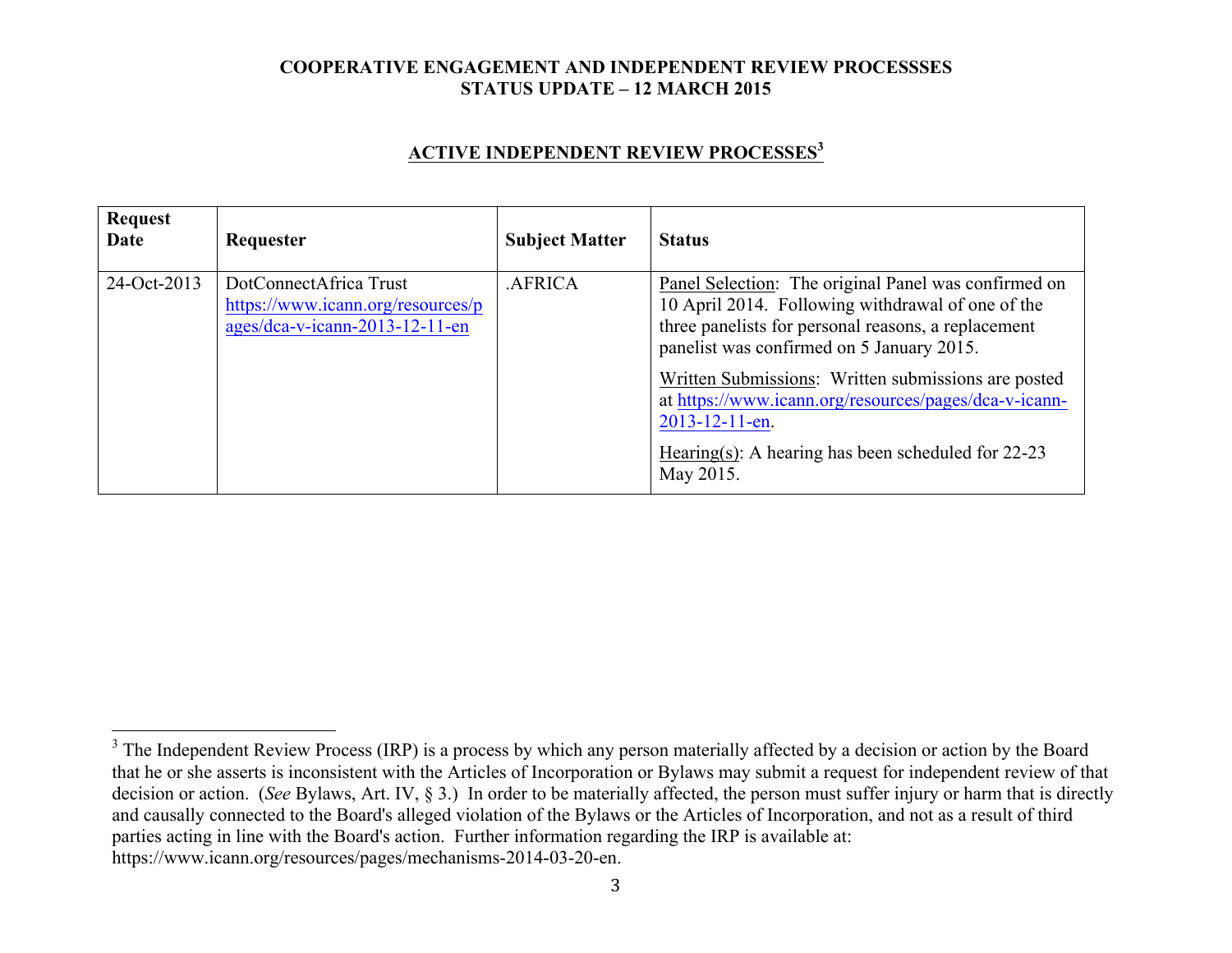| <b>Request</b><br><b>Date</b>    | Requester                                                                                               | <b>Subject Matter</b> | <b>Status</b>                                                                                                                                                               |
|----------------------------------|---------------------------------------------------------------------------------------------------------|-----------------------|-----------------------------------------------------------------------------------------------------------------------------------------------------------------------------|
| 18-Mar-2014<br>Booking.com<br>en | https://www.icann.org/resources/p                                                                       | <b>HOTELS</b>         | Panel Selection: The Panel was confirmed on 1 August<br>2014.                                                                                                               |
|                                  | ages/booking-v-icann-2014-03-25-                                                                        |                       | Written Submissions: Written submissions are posted<br>at https://www.icann.org/resources/pages/booking-v-<br>icann-2014-03-25-en                                           |
|                                  |                                                                                                         |                       | Hearing(s): IRP hearing took place on 10 December<br>2014.                                                                                                                  |
|                                  |                                                                                                         |                       | Determination(s): IRP Panel's Final Declaration issued<br>on 3 March 2015 available at<br>https://www.icann.org/en/system/files/files/final-<br>declaration-03mar15-en.pdf. |
| 11-Jun-2014                      | Vistaprint Limited<br>https://www.icann.org/resources/p<br>ages/vistaprint-v-icann-2014-06-<br>$19$ -en | .WEBS                 | Panel Selection: The full Panel was confirmed on 13<br>January 2015.                                                                                                        |
|                                  |                                                                                                         |                       | Written Submissions: Written submissions are posted<br>at https://www.icann.org/resources/pages/vistaprint-v-<br>icann-2014-06-19-en                                        |
|                                  |                                                                                                         |                       | Hearing(s): Procedural hearing took place on $26$<br>January 2015; IRP hearing date to be determined.                                                                       |
| 17-Jul-2014                      | Merck KGaA<br>https://www.icann.org/resources/p<br>ages/merck-v-icann-2014-07-22-<br>en                 | .MERCK<br>.MERCKMSD   | Panel Selection: The full Panel was confirmed on 11<br><b>March 2015.</b>                                                                                                   |
|                                  |                                                                                                         |                       | Written Submissions: Written submissions are posted<br>at https://www.icann.org/resources/pages/merck-v-<br>icann-2014-07-22-en                                             |
|                                  |                                                                                                         |                       | Hearing(s): No hearings are currently scheduled.<br>Preliminary hearing conference call to be scheduled.                                                                    |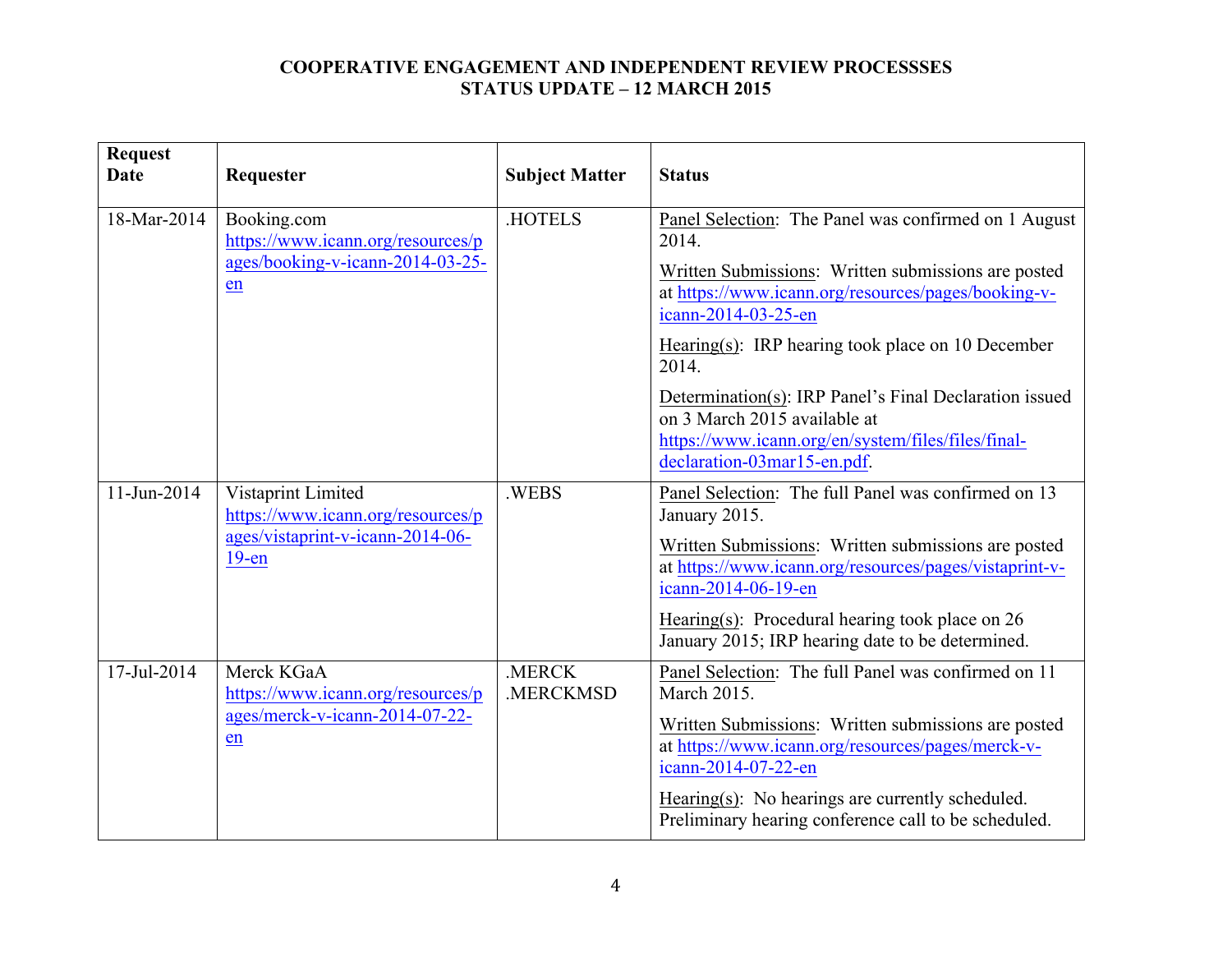| <b>Request</b><br>Date | Requester                                                                                                | <b>Subject Matter</b>           | <b>Status</b>                                                                                                                                                                                                                                                                                                                                                                                       |
|------------------------|----------------------------------------------------------------------------------------------------------|---------------------------------|-----------------------------------------------------------------------------------------------------------------------------------------------------------------------------------------------------------------------------------------------------------------------------------------------------------------------------------------------------------------------------------------------------|
| 22-Sept-2014           | Dot Registry, LLC<br>https://www.icann.org/resources/p<br>ages/dot-registry-v-icann-2014-09-<br>$25$ -en | .INC<br>.LLC<br>.LLP            | Panel Selection: The full Panel was confirmed on 5<br>February 2015.<br>Written Submissions: Written submissions are posted<br>at https://www.icann.org/resources/pages/dot-registry-<br>v-icann-2014-09-25-en<br>Hearing $(s)$ : Procedural hearing took place on 19<br>February 2015; no further hearings currently<br>scheduled.                                                                 |
| 13-Oct-2014            | Donuts Inc.<br>https://www.icann.org/resources/p<br>ages/donuts-v-icann-2014-10-13-<br>en                | .RUGBY<br>.SKI<br><b>SPORTS</b> | Panel Selection: The two parties have selected<br>Panelists, who are now in the process of selecting the<br>Panel Chair.<br>Written Submissions: Written submissions are posted<br>at https://www.icann.org/resources/pages/donuts-v-<br>icann-2014-10-13-en<br>Hearing(s): No hearings are currently scheduled.                                                                                    |
| 5-Dec-2014             | <b>Gulf Cooperation Council</b><br>https://www.icann.org/resources/p<br>ages/gcc-v-icann-2014-12-06-en   | .PERSIANGULF                    | Panel Selection: Emergency Panelist appointed on 10<br>December 2014; ICDR to determine method of full<br>panel selection.<br>Written Submissions: Written submissions are posted<br>at https://www.icann.org/resources/pages/gcc-v-icann-<br>2014-12-06-en<br>Hearing(s): Hearing on Request for Interim Relief took<br>place on 23 December 2014; no further hearings are<br>currently scheduled. |